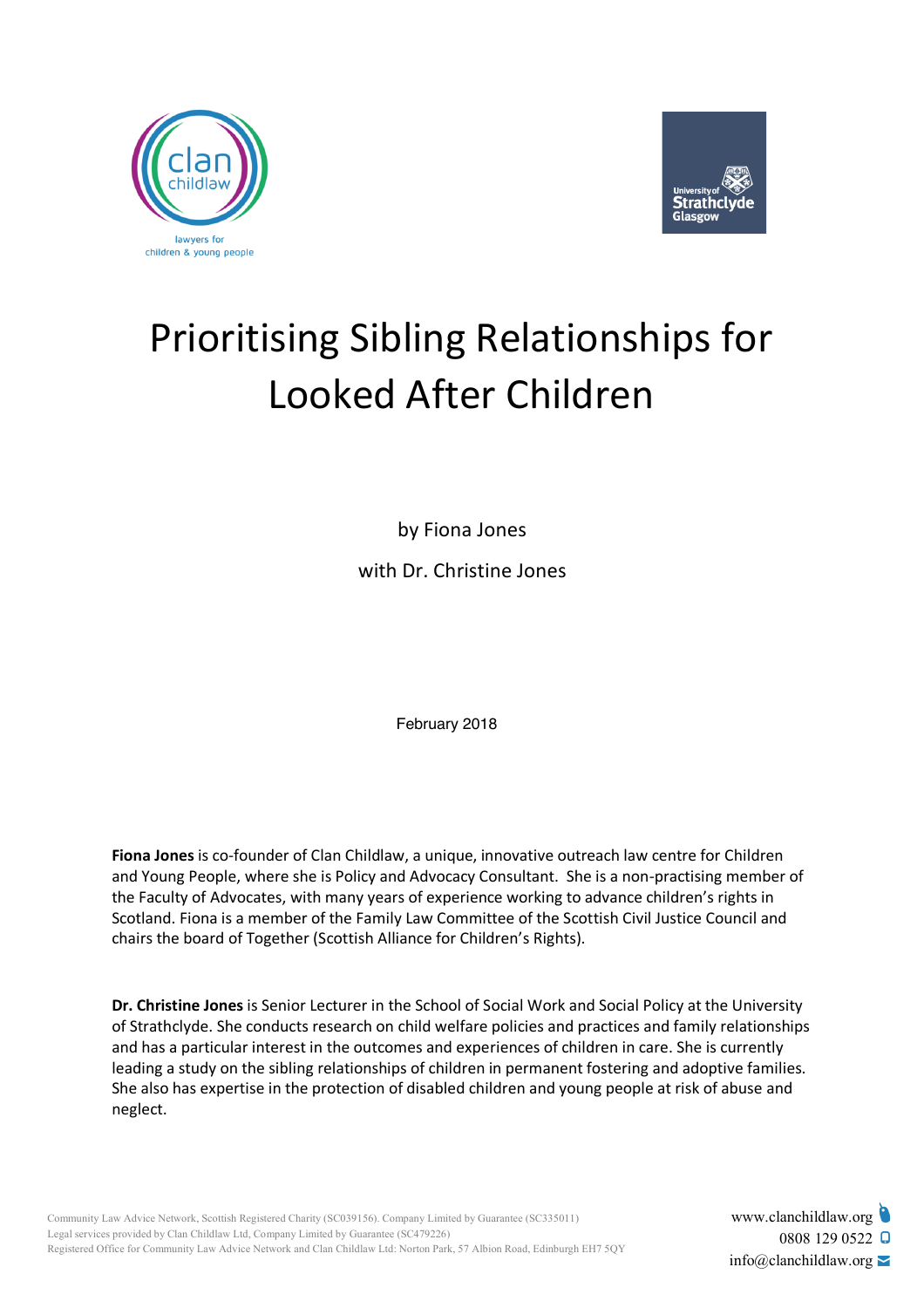#### **SIBLING RELATIONSHIPS FOR LOOKED AFTER CHILDREN: POTENTIAL CHANGES TO THE LAW**

This is a complex area, involving several different legal processes, with associated legislation and guidance. Overall, looked after children have few enforceable rights at present in law in relation to placement and contact with siblings. It is clear that legislative change is needed to enable them to have rights they can vindicate, in order to maintain sibling relationships. We propose the following changes. The current situation and justification for proposed changes are set out in the accompanying paper.

- 1. Define "Sibling" in law, compatible with Article 8 ECHR: **"Sibling" includes full sibling, half sibling, step sibling by virtue of marriage or civil partnership, sibling by virtue of adoption, and any other person the child regards as their sibling and with whom they have an established family life.**
- 2. Sibling Placements in Alternative Care: **Introduce requirement to place siblings together in care** unless there are compelling reasons for separating them, based on best interests of one sibling or another. (See UN Guidelines for Alternative Care of Children, and Moving Forward Guidance)
- 3. Where siblings are placed separately, introduce **duty on local authorities to consider reunification** at the first and all subsequent reviews of placements. (See Guidance on 2009 Regulations)
- 4. **Contact for Separated Siblings**: **Amend Children (Scotland) Act 1995, Section 17** to place **duty on local authorities to promote and facilitate contact between looked after children and their separated siblings,** where it is practicable and appropriate in the circumstances of the case. (i.e. extend duty beyond parental contact)
- 5. **Amend Children's Hearings (Scotland) Act 2011** to:
	- place a specific duty on the hearing to consider sibling contact at each hearing whether representations are made on behalf of the sibling or not; and
	- give siblings right to be notified of hearings; to make representations as to sibling contact; to seek measures of sibling contact; and to have right of appeal against decision of hearing or court in respect of sibling contact.
- 6. Introduce an explicit duty on **local authorities** to **take into account views of siblings** when making an **assessment** in relation to a looked after child. (See Regulation 4(2) 2009 Regulations)
- 7. **Permanence Proceedings: Amend Adoption and Children (Scotland) Act 2007** to introduce explicit right for siblings to be notified of permanence proceedings; to make application for contact with sibling; and to place a duty on the court to consider sibling contact.
- 8. **Family Actions: Amend Children (Scotland) Act 1995, Section 11** to introduce explicit right for siblings to make application for contact.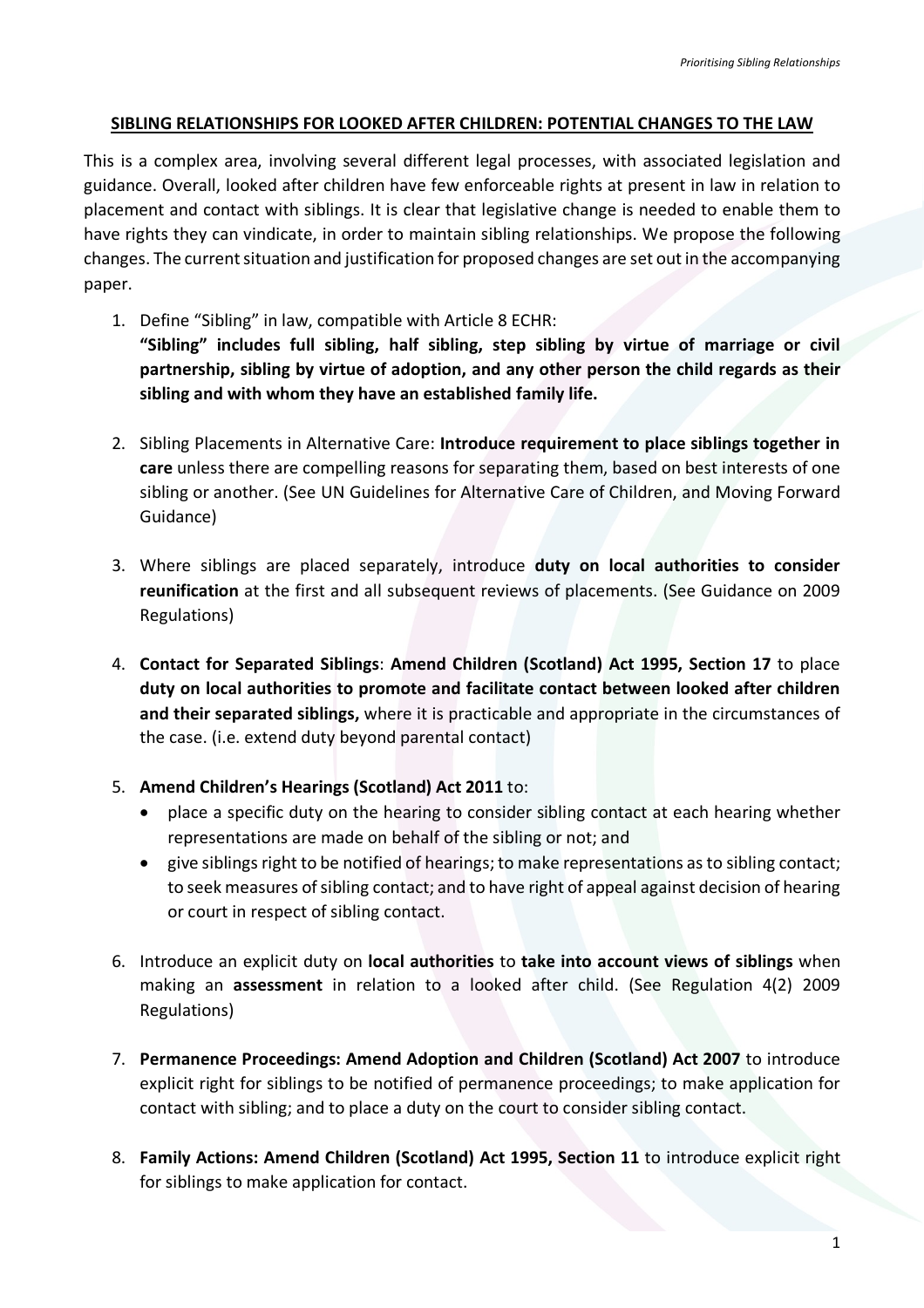#### **IMPORTANCE AND BENEFITS OF SIBLING RELATIONSHIPS**

Sibling relationships are amongst our longest lasting relationships and contribute greatly to our sense of identity. Research has demonstrated that positive sibling relationships can provide a source of resilience for children facing adversity and provide continuity at a time of change and uncertainty<sup>1</sup>. They can also be a source of support into adulthood<sup>2</sup>. Placing siblings together has been associated with increased wellbeing and stable, enduring placements<sup>3</sup>.

Despite these benefits, sibling separation and estrangement are common outcomes when children become looked after and accommodated<sup>4</sup>. Research has estimated that around 70% of children in care experience separation from siblings<sup>4,5</sup>. Where this occurs children typically express a strong desire to stay in contact with brothers and sisters<sup>6</sup> yet contact varies in quality and tends to become less frequent over time. This is a source of distress for children and a concern of professionals working on their behalf.

Research has recommended that children should not be separated from their siblings on admission into care and if this occurs children should be reunited speedily in order to avoid brothers and sisters losing a shared sense of their development and identity<sup>2, 7.</sup> Interventions designed to promote positive sibling relationships and reduce sibling conflict have also been shown to be effective<sup>8</sup>.

#### **INTERNATIONAL CONTEXT**

#### **Human Rights: Family Life**

In terms of the Human Rights Act of 1998, public authorities (including local authorities, courts and children's hearings) have a duty to act compatibly with certain rights set out in the European Convention for the Protection of Human Rights and Fundamental Freedoms ("ECHR").

 <sup>1</sup> Wojciak, A.S., McWey, L.M. & Waid, J. 2018. Sibling relationships of youth in foster care: A predictor of resilience. *Children and Youth Services Review*, *84*, pp.247-254.

<sup>2</sup> Kosonen, M. 1996. Maintaining Sibling Relationships – Neglected Dimension in Child Care Practice. *British Journal of Social Work*, 26, pp.809-22.

<sup>&</sup>lt;sup>3</sup> Jones, C. 2016. "Sibling relationships of children in foster care and adoption: A review of international research", *Children & Society,* 30(4), pp. 324-334

<sup>4</sup> Jones, C. & Henderson, G. 2017. *Supporting Sibling Relationships of Children in Permanent Fostering and Adoptive Families: Research Briefing*. Glasgow: University of Strathclyde.

<sup>&</sup>lt;sup>5</sup> Ofsted. 2012. Children's care monitor 2011: children on the state of social care in England. Manchester: Ofsted.<br><sup>6</sup> Sinclair, I., Baker, C., Wilson, K., & Gibbs, I. 2005. Foster Children. Where They Go and How They Ge Jessica Kingsley.

<sup>7</sup> Albert, V. & King, W. 2008. Survival analyses of the dynamics of sibling experiences in foster care. *Families in Society: The Journal of Contemporary Social Services*, *89*(4), pp.533-541.

<sup>8</sup> Kothari, B., McBeath, B., Sorenson, P., Bank, L., Waid, J., Webb, S. J., & Steele, J. 2017.

An intervention to improve sibling relationship quality among youth in foster care:

Results of a randomized clinical trial. *Child Abuse & Neglect*, 63, pp.19–29.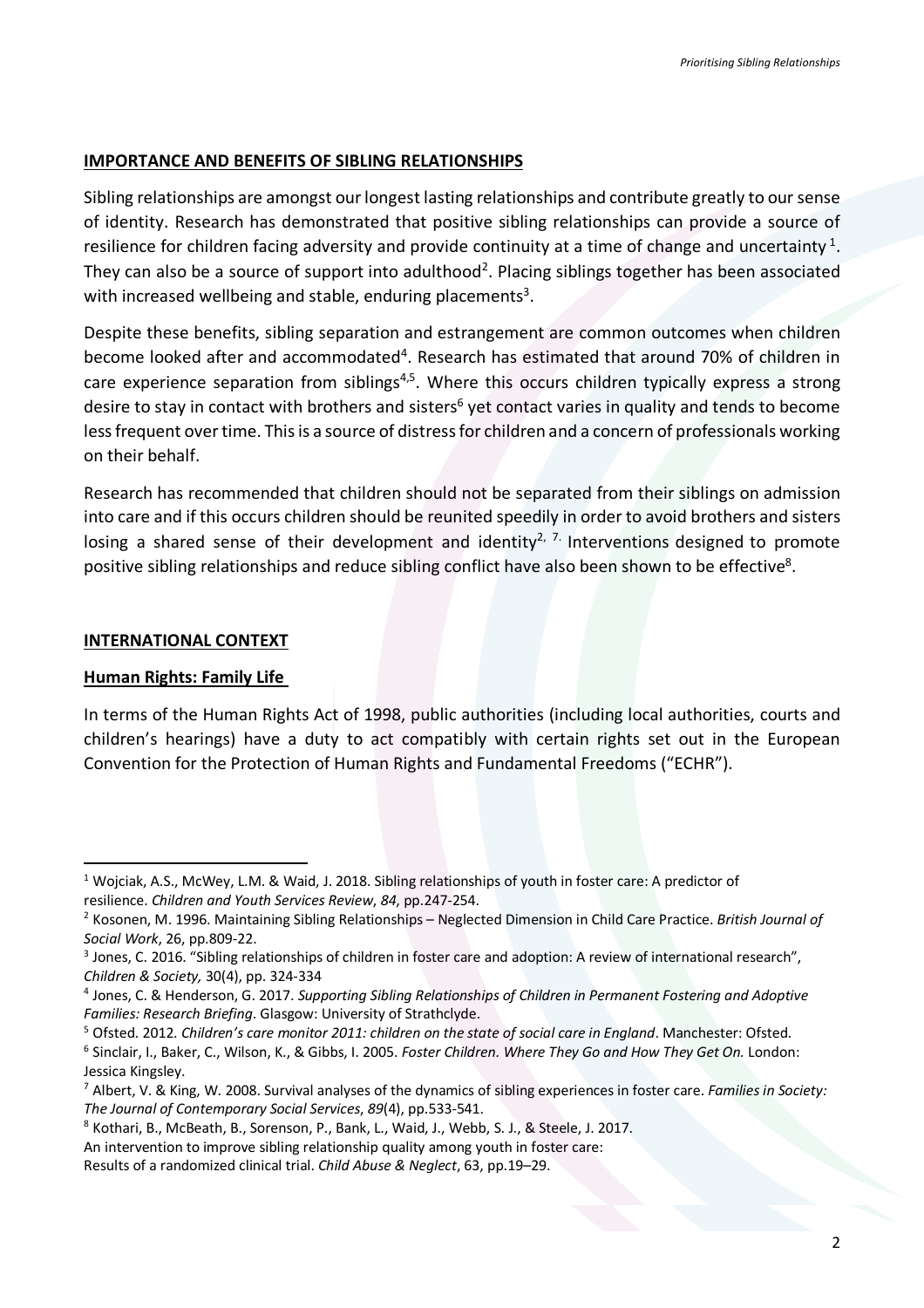Those rights include the right to respect for **"family life"** specified in Article 8 of ECHR. The existence of "family life" depends on "the real existence in practice of **close personal ties**"9 . It has been observed that there are four key relationships which amount to family life:

*"First there is the relationship between husband and wife. Secondly, there is the relationship between parent and child. Thirdly, there is the relationship between siblings. And, fourthly, there are relationships within the wider family: for example, the relationships between grandparent and grandchild, between nephew and uncle and between cousins. Each of these relationships can in principle give rise to family life within the meaning of Article 8."10*

Any interference by a public authority in family life must be lawful and "a proportionate response to a legitimate aim."11

It follows that local authorities need to consider whether there are close personal ties between siblings in care, or whom they are considering taking into care. If those ties are present, then "family life" between those siblings, in terms of Article 8, exists and any interference by a local authority must be lawful and proportionate. To be lawful, the interference must be conforming to or permitted by law (which could be a statute, a regulation or common law). To be proportionate: (1) the objective of the interference must be sufficiently important to justify limiting the fundamental right; (2) the interference must be rational, fair and not arbitrary; (3) the interference must be kept to a minimum, so far as is reasonably possible; and (4) the interference must involve the striking of a fair balance between the rights of the individual and the interests of society. If the interference is unlawful or disproportionate, the Article 8 rights of each sibling will be violated.

It is important to be aware also of the terms of the United Nations Convention on the Rights of the Child (UNCRC). Although the UNCRC is not incorporated directly into UK or Scots Law, it is relevant in interpreting domestic legislation and ECHR. Article 16 of the UNCRC is in the following terms:

*"1. No child shall be subjected to arbitrary or unlawful interference with his or her privacy, family, or correspondence, nor to unlawful attacks on his or her honour and reputation.*

*2. The child has the right to the protection of the law against such interference or attacks."*

All of the duties imposed on local authorities, courts and children's hearings and referred to below, must be read in the context of the obligation on public authorities to act compatibly with the rights under ECHR, including the Article 8 right to respect for family life.

#### **United Nations Guidelines for the Alternative Care of Children12**

The United Nations Guidelines for the Alternative Care of Children were issued to enhance the implementation of the UNCRC regarding the protection and well-being of children who are deprived of parental care or who are at risk of being so. One of the fundamental policy orientations of the Guidelines is set out in Guideline 17:

 <sup>9</sup> European Court of Human Rights in Lebbink v Netherlands (2005) 40 E.H.R.R. 18

<sup>&</sup>lt;sup>10</sup> English Court of Appeal in Singh v Entry Clearance Officer [2005] Q.B. 608, per Munby J, at para 58

<sup>&</sup>lt;sup>11</sup> Supreme Court in Principal Reporter v K [2010] UKSC 56

<sup>&</sup>lt;sup>12</sup> https://www.unicef.org/protection/alternative\_care\_Guidelines-English.pdf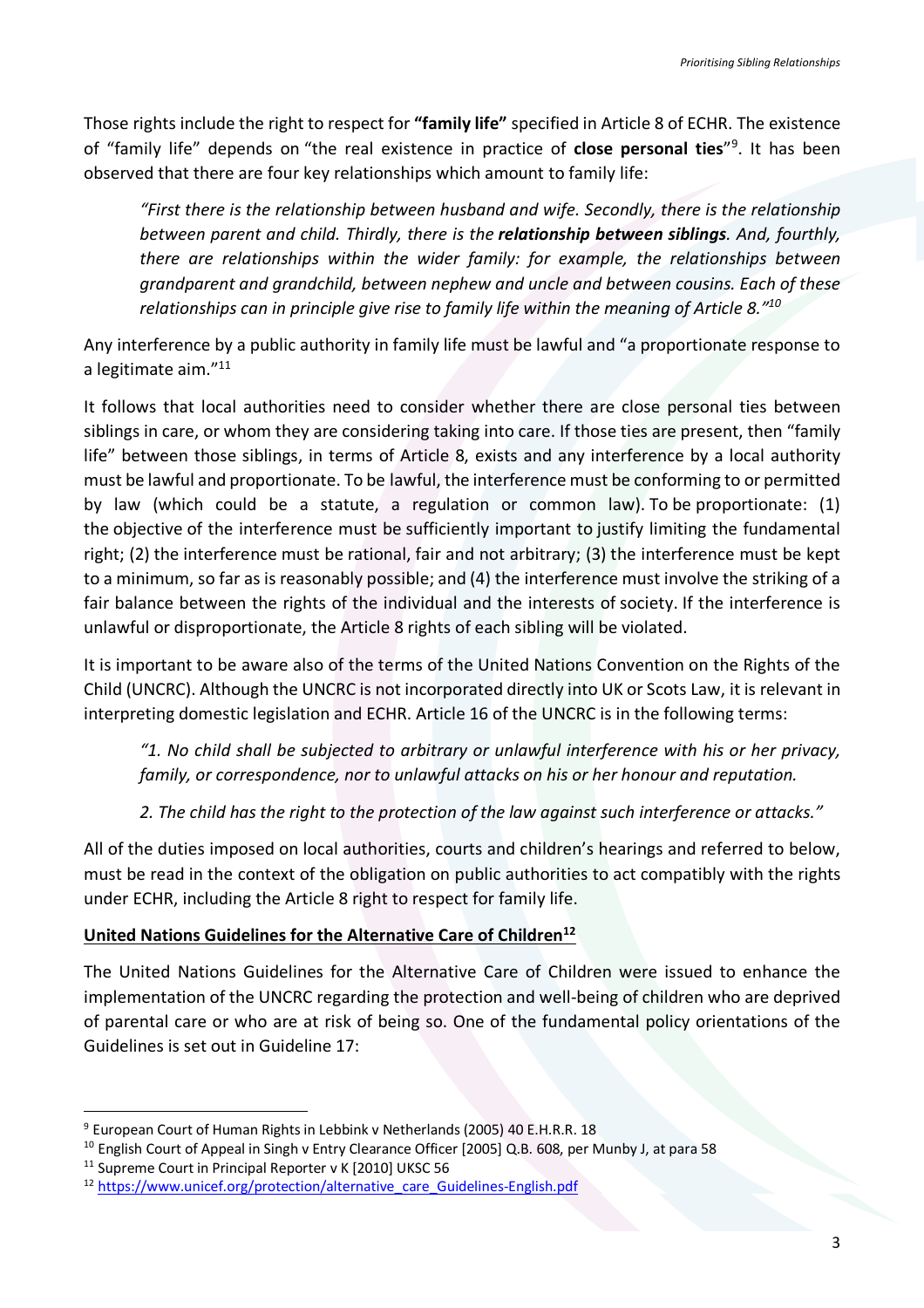*"Siblings with existing bonds should in principle not be separated by placements in alternative care unless there is a clear risk of abuse or other justification in the best interests of the child. In any case, every effort should be made to enable siblings to maintain contact with each other, unless this is against their wishes or interests."* 

Guidance has been developed to assist with implementation of the Guidelines.

*"As a general rule, siblings should not be separated from each other in care placements unless there are compelling reasons for doing so. These reasons must always be in the best interests of any of the children concerned. While this may seem an obvious policy directive, the number of documented cases where siblings are separated without regard to their best interests made it necessary to stipulate it as a general principle of the Guidelines.*

## *"Where siblings are separated, [national policy should] facilitate contact so that meaningful links can be maintained."13*

The United Nations Committee on the Rights of the Child in its 2016 Concluding Observations on the UK expressed the following concern on this matter $^{14}$ :

# *"Children deprived of a family environment*

*51. The Committee is concerned about: … Children placed at a distance from their biological families which prevents them from keeping in contact, and siblings being separated from each other without proper reason; …*

*52. … The Committee recommends that the State party: ... (c) Wherever possible find a placement for the child which will facilitate contact with his or her biological parents and siblings;"*

#### **DOMESTIC LEGISLATION**

#### **The Children (Scotland) Act 1995 ("the 1995 Act")**

By virtue of section 17(1) of the 1995 Act, a local authority has a duty to safeguard and promote the welfare of a child looked after by them. In terms of the Children and Young People (Scotland) Act 2014, sections 95 and 96, the local authority must exercise that duty in a way which is designed to safeguard, support and promote their wellbeing, under reference to the SHANARRI indicators: Safe, Healthy, Achieving, Nurtured, Active, Respected, Responsible, and Included.

Section 17(1)(c) directs the local authority to *"take such steps to promote … personal relations and direct contact between the child and any person with parental responsibilities …"*. There is no equivalent duty in relation to sibling contact. The issue of sibling contact, whether direct or indirect, can be overlooked in assessment, care planning and preparation of reports.

When making decisions about a looked after child, the local authority has a duty to ascertain the views of the child, his parents (or anyone else with parental rights) and any other person whose views

<sup>&</sup>lt;sup>13</sup> Moving Forward: Implementing the 'Guidelines for the Alternative Care of Children', CELCIS 2012, pages 38 & 95

<sup>14</sup> http://tbinternet.ohchr.org/\_layouts/treatybodyexternal/Download.aspx?symbolno=CRC/C/GBR/CO/5&Lang=En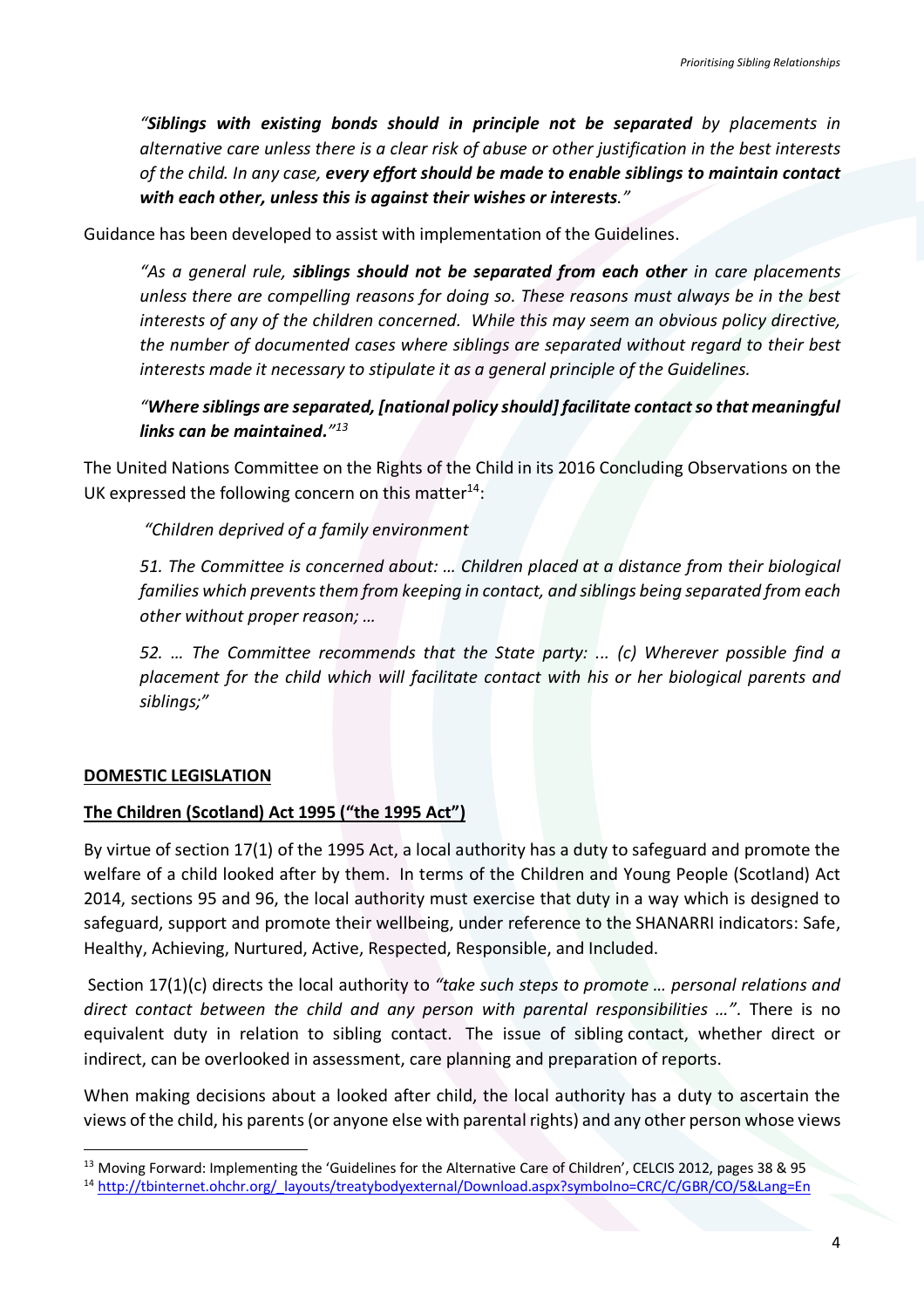the local authority consider to be relevant to the matter to be decided. (Section 17(3)) For sibling contact, "any other person" should generally include the sibling, although siblings are not expressly mentioned. The local authority must have regard to those views, so far as practicable. (Section 17(4))

In family actions, such as those in which contact and residence are in dispute, the court may make a contact order, which regulates "relations and direct contact between a child under [sixteen] and a person with whom the child is not, or will not be, living."15 The courts can be reluctant to allow children to become parties to such actions, in order for them to pursue the issue of sibling contact.16

## **The Adoption and Children (Scotland) Act 2007 ("the 2007 Act")**

When a court is making a permanence order under section 80 of the 2007 Act, it may make an ancillary order "specifying such arrangements for contact between the child and any other person as the court considers appropriate and to be in the best interests of the child." (Section 82(1)(e)) In permanence order applications, the court must allow the local authority, the child, or a person with parental responsibilities or rights, or *"any other person who claims an interest"* who wishes to make representations to the court to do so. (Section 86) A sibling of the child could claim an interest. However, there is no requirement that the sibling be notified of the proceedings, nor is there any duty on the court to consider sibling contact when making a permanence order.

# **The Looked After Children (Scotland) Regulations 2009 ("the 2009 Regulations")**

Regulation 4(5) of the 2009 Regulations is in the following terms:

*"(5) Where [the local authority are considering placing a child with a kinship carer, or a foster carer, or in a residential establishment]; and … any other child in the same family is looked after or about to be looked after,*

*the local authority must, in making their assessment take into account the need to ensure, where practical and appropriate, that those children are placed with the same carer or in the same residential establishment or in homes as near together as is appropriate or practicable."*

There is no actual duty to place siblings together in care unless there are compelling reasons otherwise, such as is set out in the UN Guidelines (see above).

The Guidance on the 2009 Regulations states as follows: *"…[L]ocal authorities should try to ensure that siblings (children in the same family) are placed together, except where this would not be in one or more of the children's best interests. Where this proves impossible, they should, wherever possible, be placed near each other. … Where it is not in the children's best interests for them to be placed together, or this has proved unachievable, then it may be appropriate for frequent contact to be maintained. This should be recognised in its own right and not purely as part of contact with parents. Where siblings are placed separately, reunification should be considered at the first and all* 

 <sup>15</sup> Section 11(2) Children (Scotland) Act 1995

 $16$  D v H 2004 SLT (Sh Ct) 73 The court in E v E 2004 Fam L.R. 115, however, allowed a child to pursue sibling contact. That approach was endorsed by Prof K McK Norrie, "Why title to seek orders such as contact orders is not confined to those entitled to apply for an order conferring parental rights" Journal of the Law Society of Scotland, October 2004 October 2004 http://www.journalonline.co.uk/Magazine/49- 10/1001018.aspx#.UKZNlmcRIwQ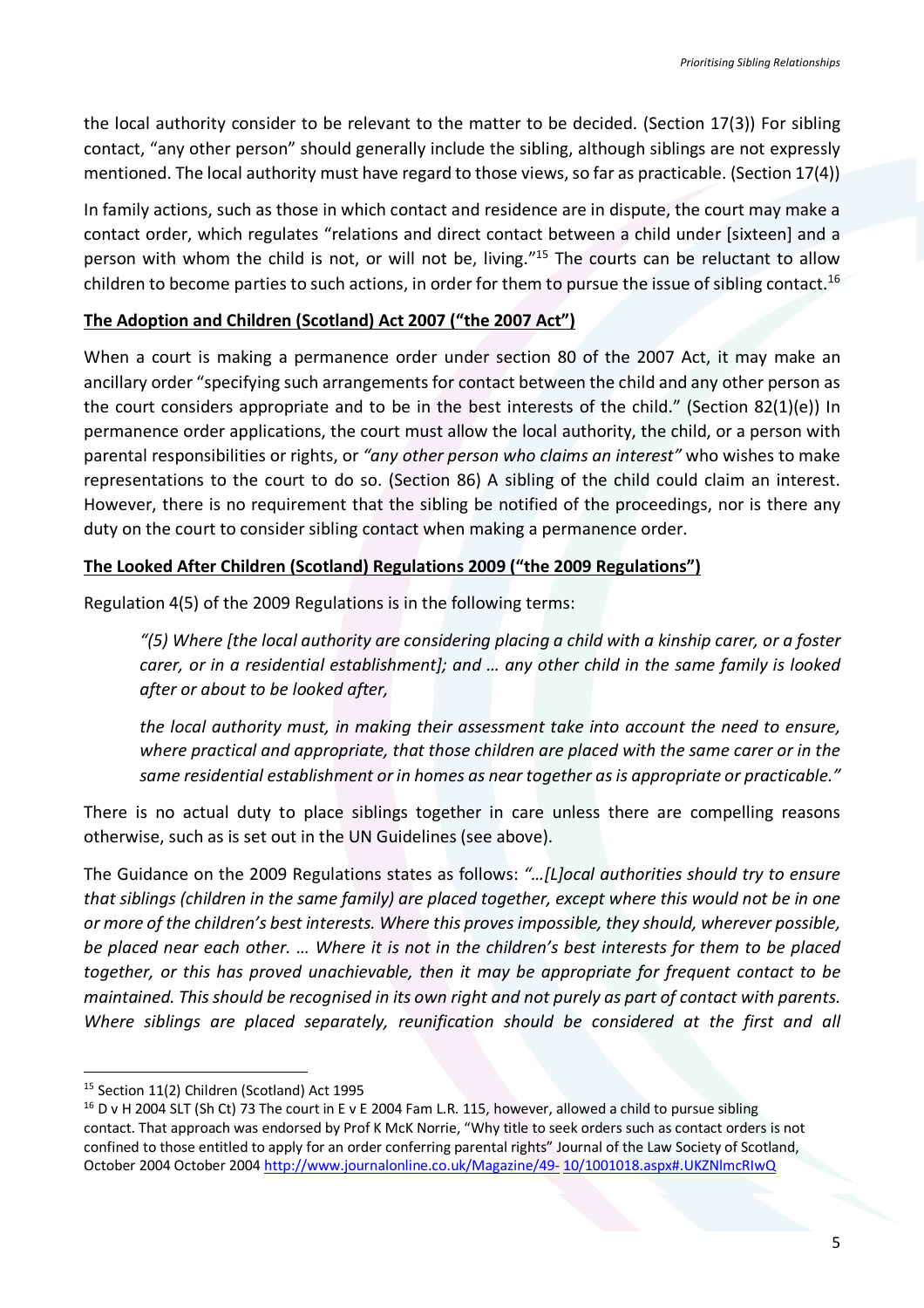*subsequent reviews, particularly where separation was dictated by a shortfall of placements."*<sup>17</sup> The Guidance does not, however, impose enforceable duties, for example to consider reunification, on local authorities. Such duties, to be enforceable, require to be contained in legislation.

By virtue of Regulation 4(2) of the 2009 Regulations, the local authority making an assessment in relation to a looked after child *"must, where appropriate, seek and take into account the views of … any other person as the authority considers appropriate."* Although not explicit, such a person might be thought to include siblings when separation from siblings might be an issue. To ensure that the views of siblings are sought and taken into account, however, an explicit duty is needed.

#### **Children's Hearings (Scotland) Act 2011 ("the 2011 Act")**

When a looked after child is the subject of a compulsory supervision order (CSO) or an interim compulsory supervision order (ICSO), a children's hearing or court, when making, varying or continuing a CSO or ICSO, must consider whether to include in the order a direction regulating contact between the child and a specified person or class of person.<sup>18</sup> There is, however, no specific duty on a hearing or court to consider sibling contact, regardless of whether representations are made.

# **DIFFICULTIES FACED BY LOOKED AFTER CHILDREN SEEKING SIBLING CONTACT**

As noted above, section 17(1)(c) of the 1995 Act directs the **local authority** to "take such steps to promote … personal relations and direct contact between the **[looked after] child** and any person with parental responsibilities …". As a result, social workers often prioritise contact with those with parental responsibilities over sibling contact. Notwithstanding the terms of the 2009 Regulations and Guidance, the issue of sibling contact can be overlooked in assessment, care planning and preparation of reports.

Looked after children may find themselves at the centre of a **family action** in court, to which section 11 of the 1995 Act applies, relating to parental responsibilities or parental rights. Difficulties can be experienced by children in seeking court orders for sibling contact (see above), and in obtaining **legal**  aid to seek a court order for sibling contact.<sup>19</sup>

In **children's hearings** proceedings under the 2011 Act, if the issue of sibling contact has been overlooked in the preparation of social background reports, then the hearing or court is less likely to consider including a direction in relation to sibling contact. In addition, one sibling is not automatically notified of hearings for another sibling, so is often unaware of the date of the other sibling's hearing. It can then be difficult to raise the issue of sibling contact with the hearing.

In certain circumstances, it may be possible to have one sibling **deemed a relevant person** in respect of another sibling. However, the test for deeming is a high one, requiring significant involvement in

<sup>&</sup>lt;sup>17</sup> Guidance on Looked After Children (Scotland) Regulations 2009 and the Adoption and Children (Scotland) Act 2007, page 43

<sup>18</sup> Section 29A Children's Hearings (Scotland) Act 2011

<sup>19</sup> https://www.clanchildlaw.org/Handlers/Download.ashx?IDMF=cb3fd83f-eaf3-48a1-bfb7-eae731c3b0b8; https://www.clanchildlaw.org/Handlers/Download.ashx?IDMF=a92c7e42-8552-4521-87b9-22fabcc07119